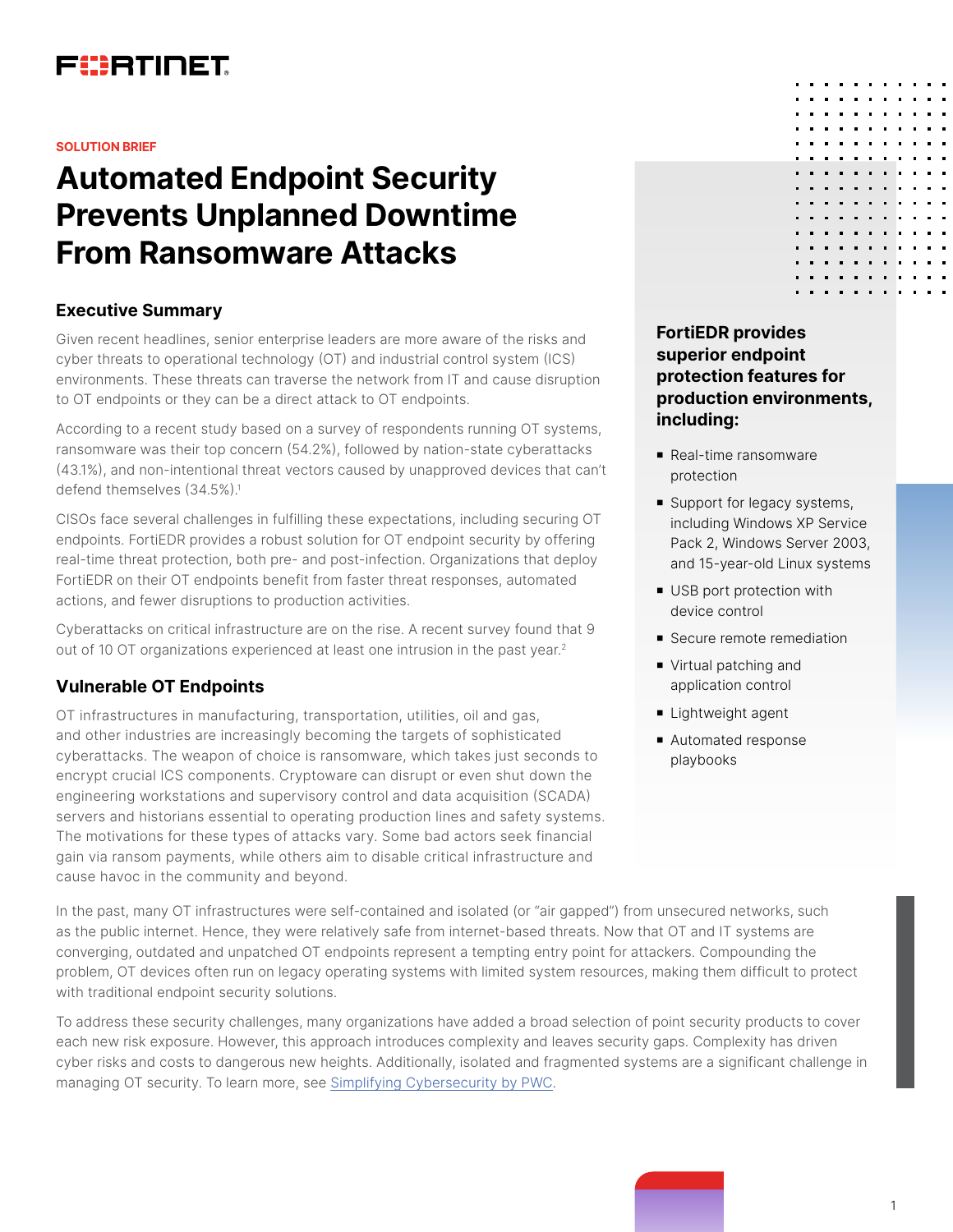## **FortiEDR for OT Environments**

FortiEDR addresses these problems with advanced, real-time threat protection—both pre- and post-infection—for the full range of OT endpoints. FortiEDR is a modern endpoint security solution with a broad set of endpoint detection and response (EDR) capabilities in a lightweight footprint that is easy to deploy, even on legacy OT systems with limited system resources.

FortiEDR includes next-generation antivirus (NGAV), application and communication control, automated EDR, real-time behavior-based blocking, threat hunting, incident response, and virtual patching capabilities (see Figure 1). FortiEDR leverages the Fortinet Security Fabric architecture and integrates with Security Fabric components, such as FortiGate, FortiNAC, FortiSandbox, FortiSIEM, and FortiSOAR, as well as comes with over 300 prebuilt third-party connectors along with respective actions that can be configured to respond according to your automatic incident response actions. Furthermore, customers can create other third-party connections and actions via REST API.



Figure 1: FortiEDR capabilities.

## **Key Benefits of FortiEDR**

FortiEDR delivers tangible business value to OT organizations with benefits such as real-time automated response, production continuity, and nondisruptive risk mitigation.

#### **Ransomware protection**

FortiEDR blocks ransomware both pre-and post-execution. It is the only endpoint security solution that can protect systems and files even after an endpoint has been compromised. This feature is important because modern ransomware uses attack techniques such as script-based and fileless attacks and can also use existing tools on the system to evade detection. FortiEDR uses behavior-based detection to find and block file access to prevent encryption. It also can restore encrypted files in real time across Windows, Mac, and Linux systems.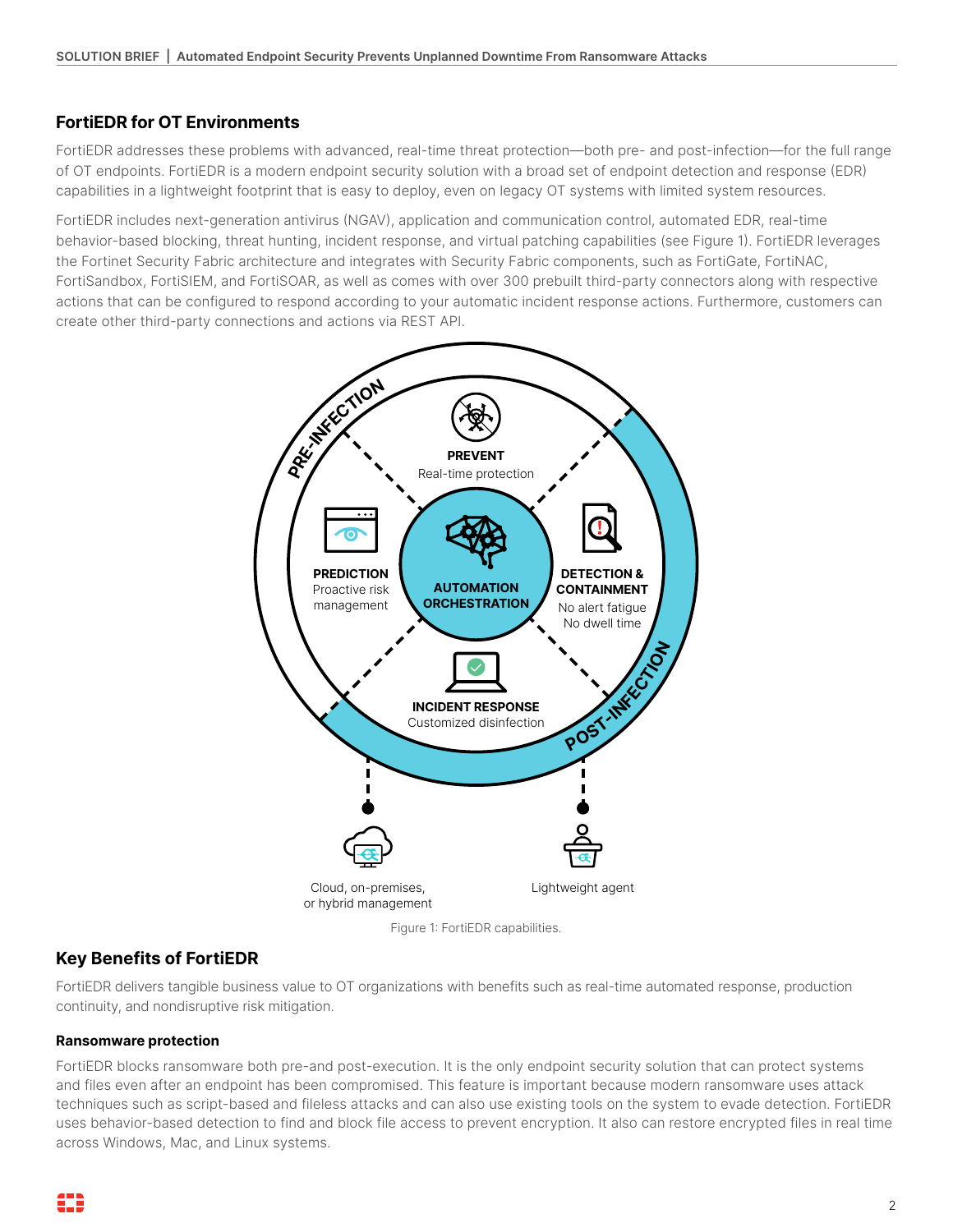#### **Support for legacy operating systems**

Commissioned OT and ICS components are expected to run for 20 years or longer, often exceeding the support period provided by operating system vendors. Ripping and replacing legacy OT environments because of end-of-support notifications from operating system vendors is often considered too costly, and it's usually deferred. Most endpoint vendors prefer to focus on supported operating system environments, which can leave many production systems vulnerable to cryptoware and other malware.

FortiEDR maintains support for old operating systems, including Windows XP Service Pack 2, Windows Server 2003, and variants of Linux that are 15 years old. Supporting these older operating systems helps FortiEDR address legacy OT environments.

#### **Real-time automated response**

*"In our legacy environment, if our endpoint solution detected something, it would take at least half a day for remediation efforts to begin. In contrast, if FortiEDR detects an issue, the time to response is almost immediate."*

*-* Shaun Guthrie, Senior Director, IT, Alberta Urban Municipalities Association (AUMA)

When FortiEDR detects potentially malicious processes, it defuses them in real time by blocking the potential malicious action automatically. This process effectively pauses the attack and stops ransomware encryption, lateral movement, credential theft, and data exfiltration. At the same time, the Fortinet Cloud Service continues to gather evidence and validate and classify the events. Using customized playbooks, security teams can prescribe automated actions based on endpoint group, mission criticality, and threat categorization. Automated response and remediation actions include terminating processes, removing malicious or infected files, cleaning up persistency, notifying users, and opening tickets.

By comprehensively securing endpoints in real time, both pre- and post-infection, FortiEDR helps eliminate alert fatigue and breach anxiety. It also standardizes incident response procedures and optimizes security and operations resources.

#### **Production continuity**

The potential pitfall of real-time automatic response is that legitimate application activities can trigger the detection system and generate false alarms. Blunt-force response actions can interfere with applications, or worse, cause blue-screen crashes that bring down mission-critical production systems.

Instead of terminating processes and quarantining endpoints, FortiEDR defuses threats by blocking their outbound communications and their attempts to access the file system. If the suspicious process turns out to be benign, FortiEDR releases the block with little impact on the production process. For security incidents, FortiEDR enables remediation actions without taking the machine offline. As a result, systems in the production plant environment remain online and users are not affected.

This capability is particularly important for converged IT/OT infrastructures because it allows security teams to take swift and effective action to secure OT devices while avoiding lost production. FortiEDR is uniquely able to defuse threatening cryptoware or high-risk command-and-control communications while maintaining OT availability.

#### **Nondisruptive risk mitigation**

Patching OT systems can be tricky. To avoid production disruptions, operations teams are often forced to follow a mandated change process that only allows mitigation within a scheduled maintenance window. In the meantime, the systems are vulnerable to attacks.

FortiEDR solves this problem with continuous application and vulnerability assessment, so security teams can proactively mitigate risks with virtual patching or application control. This proactive approach reduces the exposure and avoids taking production machines offline between scheduled maintenance windows or hardens devices to not run specific applications or only run certain ones.

## **How FortiEDR Protects OT Endpoints**



FortiEDR proactively identifies vulnerabilities and can shield them from exploit.



The FortiEDR agent on the endpoint blocks most filebased malware pre-execution to prevent infection.



When infection occurs, FortiEDR detects and defuses the threat in real time to contain damage.





Once the threat is contained, FortiEDR orchestrates incident response based on playbooks and cloud-based intelligence.



FortiEDR retains memory, snapshots, and provides guidance for forensic investigations.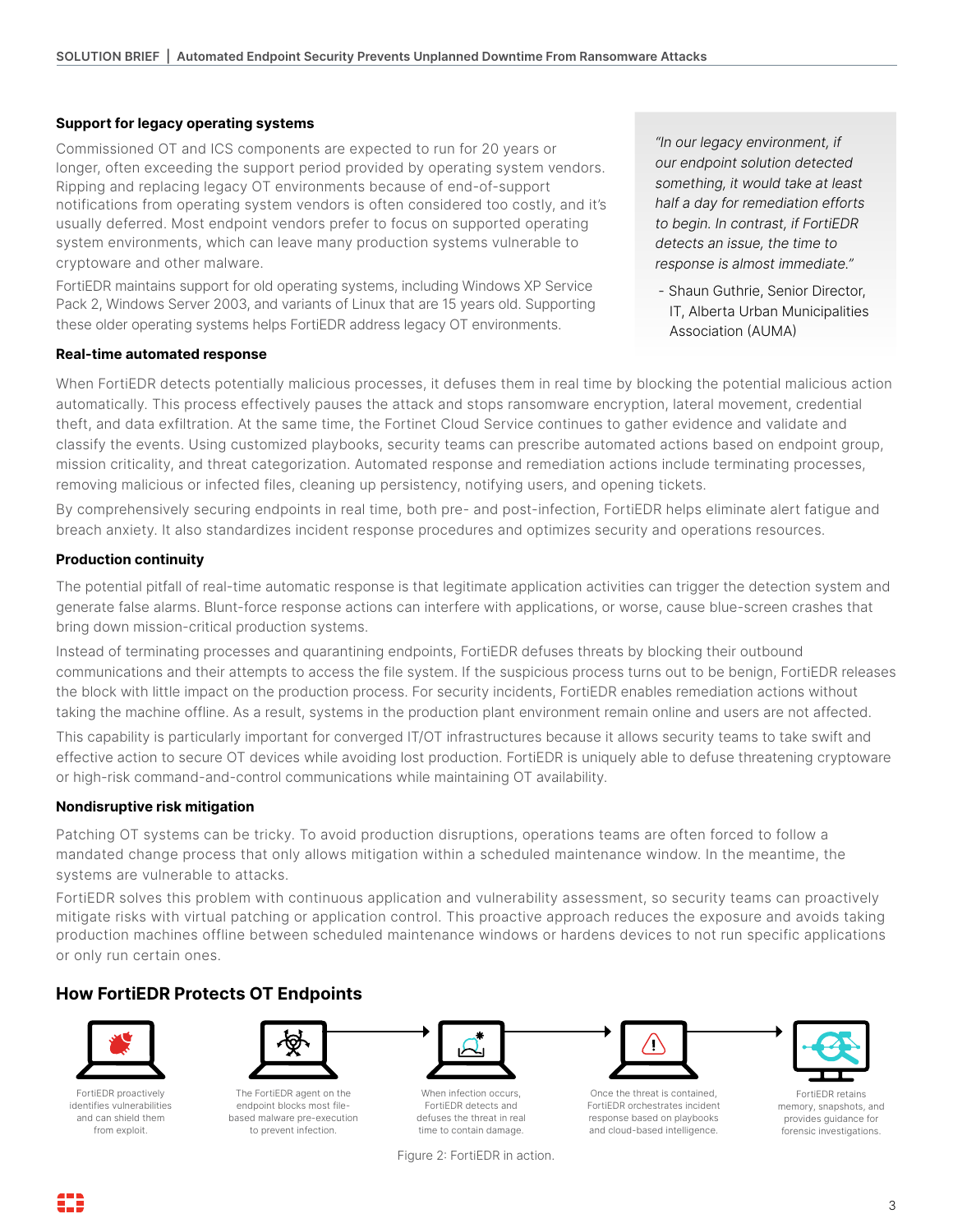#### **Discover and predict**

FortiEDR proactively discovers and reduces the endpoint attack surface. It does this by providing visibility into rogue devices and applications, identifying vulnerabilities in systems or applications, and proactively mitigating risks with virtual patching.

#### **Prevent**

Kernel-based NGAV provides automated prevention of file-based malware. When combined with continuously updated cloud-based threat-intelligence feeds and machine learning (ML), FortiEDR becomes smarter over time to more effectively identify threats.

#### **Detect and defuse**

Using behavioral-based detection, FortiEDR is the only solution that provides postinfection protection to stop breach and ransomware damage in real time.

#### **Ransomware protection**

FortiEDR provides an out-of-the-box security policy for ransomware protection. It detects and prevents, in real time, an attacker's attempt to encrypt, lock, or modify data. FortiEDR then generates an alert that contains the information required to initiate an investigation, so the root cause of the security breach can be uncovered and fully remediated. The infected devices continue to function as usual without disruption.

#### **Respond and remediate**

Using customizable playbooks, security teams can orchestrate incident response operations, streamline and automate incident response and remediation processes, and keep affected machines online. This approach avoids interrupting users and disrupting the business without exposing the network to risk.

#### **Investigate and hunt**

FortiEDR provides detailed information on threats to support forensics investigation. Its unique interface provides helpful guidance and best practices and suggests the next logical steps for security analysts.

#### **Simulation mode capabilities**

Run FortiEDR in simulation mode first on OT systems to allow plant operators to tune the policies as they exercise all the normal day-to-day procedures associated with production. Operators using FortiEDR in simulation mode have found gaming and other services deployed that did not belong.

#### **USB device control**

FortiEDR protects USB ports with a granular policy to monitor and block unauthorized USB devices, such as USB mass storage devices. Users can completely lock down USB ports.

#### **Secure remote shell**

Grant administrators remote troubleshooting capabilities for their work-from-anywhere workforce with a suite of security utilities including the generation of single-use time-defined certificates to mitigate abuse.

**Recent research found that ICS vulnerabilities have increased 41% in the six months leading up until August. Of these, 61% were remotely exploitable, and 66% did not require any user interaction for exploitation. Moreover, almost three-quarters of vulnerabilities (74%) did not require specific privileges.3**

# **Fortinet Deployment and MDR Services:**

- **Fortinet Professional** Services provides expert assistance for deployment, configuration, playbook setup, customization, and more
- FortiResponder, Fortinet's MDR service, offers 24x7 threat monitoring, alert triage, and remote remediation services
- **Certified Fortinet MSSP** partners also deliver MDR services including fully managed security operations centers (SOCs)